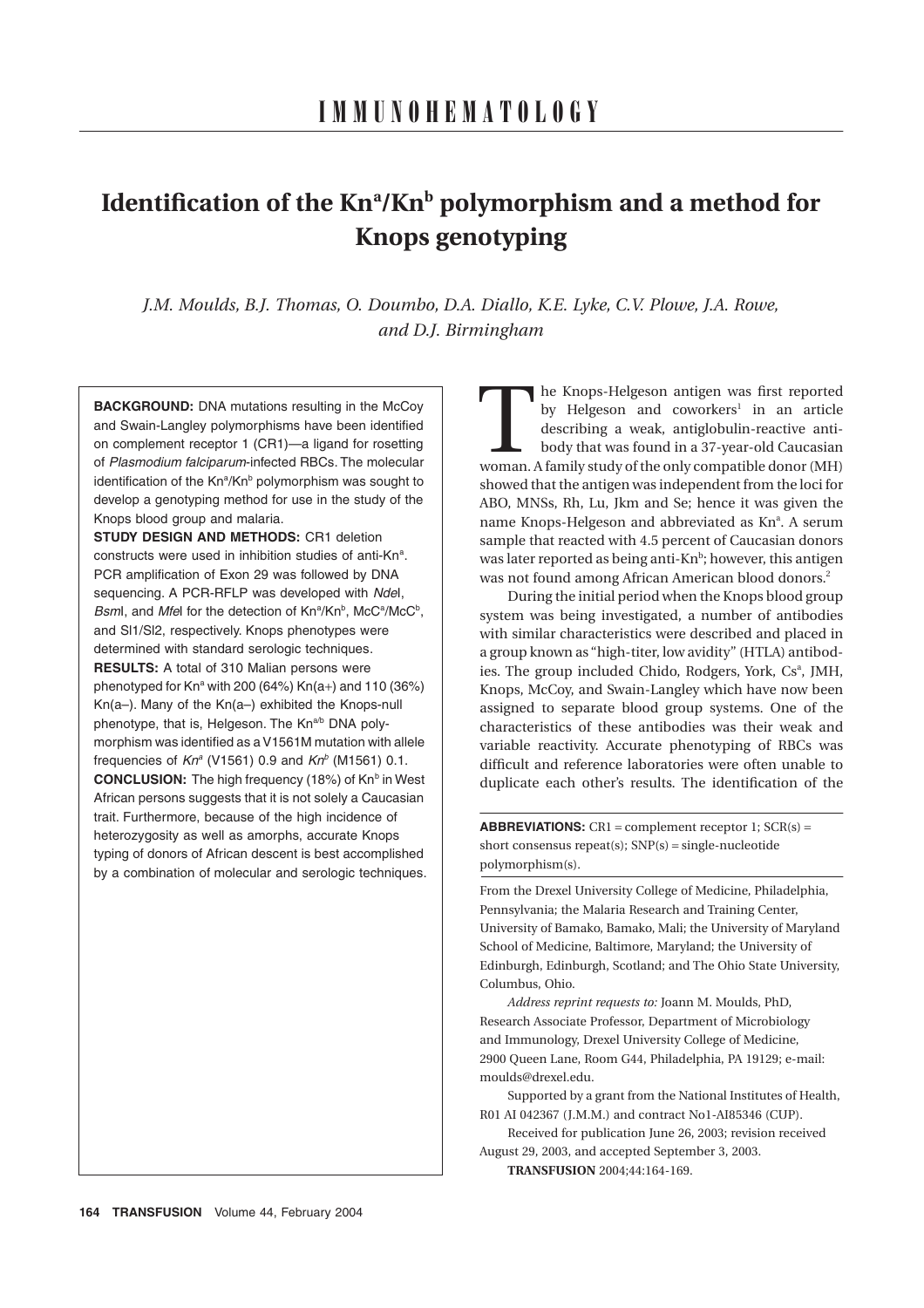Knops antigens on complement receptor 1 (CR1) began to explain some of these findings but also revealed the complexity of this system.<sup>3,4</sup> Moulds and colleagues<sup>5</sup> reported that low expression of RBC-CR1 often resulted in weak or negative Knops typings. Consequently, better methods were needed to correctly identify antigen-positive versus antigen-negative individuals.

A concerted effort to identify the molecular basis of the Knops alleles began following the report that CR1 was a ligand in the rosetting of *Plasmodium*-infected RBCs with noninfected cells.<sup>6</sup> Early work by Molthan<sup>7</sup> and by Moulds<sup>8</sup> indicated that significant differences in several Knops antigen frequencies existed between Caucasian and African American persons. It was postulated that some Knops blood group phenotypes, for example, Sl(a–), might be protective against rosetting and severe malaria.6 Thus, the CR1 gene was systematically investigated to find mutations that might correlate with the blood group antigen specificities.

The most common form of the CR1 gene, that is, *CR1*\**1*, is composed of 38 exons spanning 133 kb producing a protein of 220 kDa. Large insertions and deletions have given rise to four structural variant genes but these are unrelated to the blood group antigens.<sup>9</sup> Approximately 60 amino acids comprise a short consensus repeat (SCR), and seven SCRs are further arranged into four long homologous repeats. Because of this high degree of homology, locating the blood group antigens was not an easy task, but the single-nucleotide changes resulting in the McC<sup>a</sup>, McC<sup>b</sup>, Sl<sup>a</sup>, and Vil antigens have now been identified in  $SCR25$ .<sup>9</sup> The Sl<sup>a</sup> antigen has recently been subdivided<sup>10</sup> and, hence, Sl<sup>a</sup> has been renamed Sl1 and Vil has been redesignated as Sl2.<sup>11</sup> We now report the molecular identification of the third allelic pair, Kn<sup>a</sup>/Kn<sup>b</sup>, and outline a simple method for genotyping these polymorphisms.

# **MATERIALS AND METHODS**

## **Samples**

These studies were approved by the institutional review boards from the University of Texas-Houston Medical School, Drexel University, the University of Maryland, and the University of Bamako. The sample population consisted of 145 Caucasian persons from New Jersey, 76 healthy African American persons from Texas, and 339 individuals from Bandiagara, Mali (West Africa). The Malian population is composed of ~30 different ethnic groups but the predominant group in Bandiagara are the Dogon (80%) and Peuhl (10%-15%).

Following informed consent, 3 to 10 mL of EDTA blood was drawn by venipuncture from individuals ranging in age from 1 to 65 years old without regard to sex. RBC studies were performed within 48 hours from the time of venipuncture because it has been found that CR1 levels deteriorate upon storage. Following centrifugation, the buffy coat was removed to prepare genomic DNA with a DNA extraction kit (Gentra, Minneapolis, MN). A DAT was performed on all samples and any samples sensitized with IgG were omitted from the final serologic data interpretation.

## **RBC studies**

**Serologic testing.** Antisera were obtained from blood donors previously identified by AABB reference laboratories as having anti-Kn<sup>a</sup>. We were unable to obtain sufficient anti- $Kn<sup>b</sup>$  to use for population studies. The plasma sample from one donor (KN038), who was available for extensive testing, was chosen for population testing followed by confirmation of apparent negatives with a second anti-Kn<sup>a</sup> (KN039). The donor is a 54-year-old woman of Caucasian, Mexican, and Native American extraction. She received several units of blood when she was 19 years old and had two pregnancies. The serum sample contained an anti-K and an anti-Kn<sup>a</sup> that reacted 2 to  $3+$  when using a 1-hour, 37∞C incubation in saline followed by an anti-human globulin test and indicator cells having normal to high levels of RBC-CR1. The donor's RBCs had normal levels of CR1 and typed as K– and Kn(a–) with the original Knops serum. In addition, she had the Knops phenotype Kn(b+), McC(a–b+) and Sl1,-2 which were confirmed by both DNA sequencing and RFLP analyses.

# **DNA studies**

**CR1 constructs and inhibition tests.** CR1 deletion constructs for LHR-A (1-7), LHR-B (8-14), LHR-C (15-21), and LHR-D+ (SCRs 22-30) were prepared as previously described by Krych-Goldberg and colleagues.<sup>12</sup> A construct introducing the amino acid methionine in place of valine at position 1561 was made by incorporating into the LHR-D+ cDNA the single-nucleotide mutation G>A at bp 4708. For the inhibition studies,  $1 \mu$ g of soluble CR1 was used to inhibit 75 µL of antisera at 24 $\mathrm{^{\circ}C}$  for 15 minutes.<sup>13</sup> Test indicator cells were chosen to be ABO-compatible and antigen-positive and having median to high CR1 levels.

**DNA sequencing.** Based on the observation that the LHR-D+ construct uniquely inhibited the anti-Kn<sup>a</sup> sera, and that the McC and Sl blood group antigens were found to occur in CR1 exon 29, encoding SCR 24-25 within LHR-D+, we focused our analysis on Exon 29. Genomic DNA (GenBank Accession No. L17390-L17430), from three donors who had produced anti-Kn<sup>a</sup>, was amplified with primers for the introns immediately 5' (24Li, CATTGGAT TATTTGCATTTGG) and 3¢ (25Ri, TCTATACGTACCCTCAC ACCC) of Exon 29 resulting in a 540-bp amplicon. The amplicons were directly sequenced in a genetic analyzer (ABI Prism 3100, Applied Biosystems, Foster City, CA), with the 24Li primer. The sequences were analyzed with a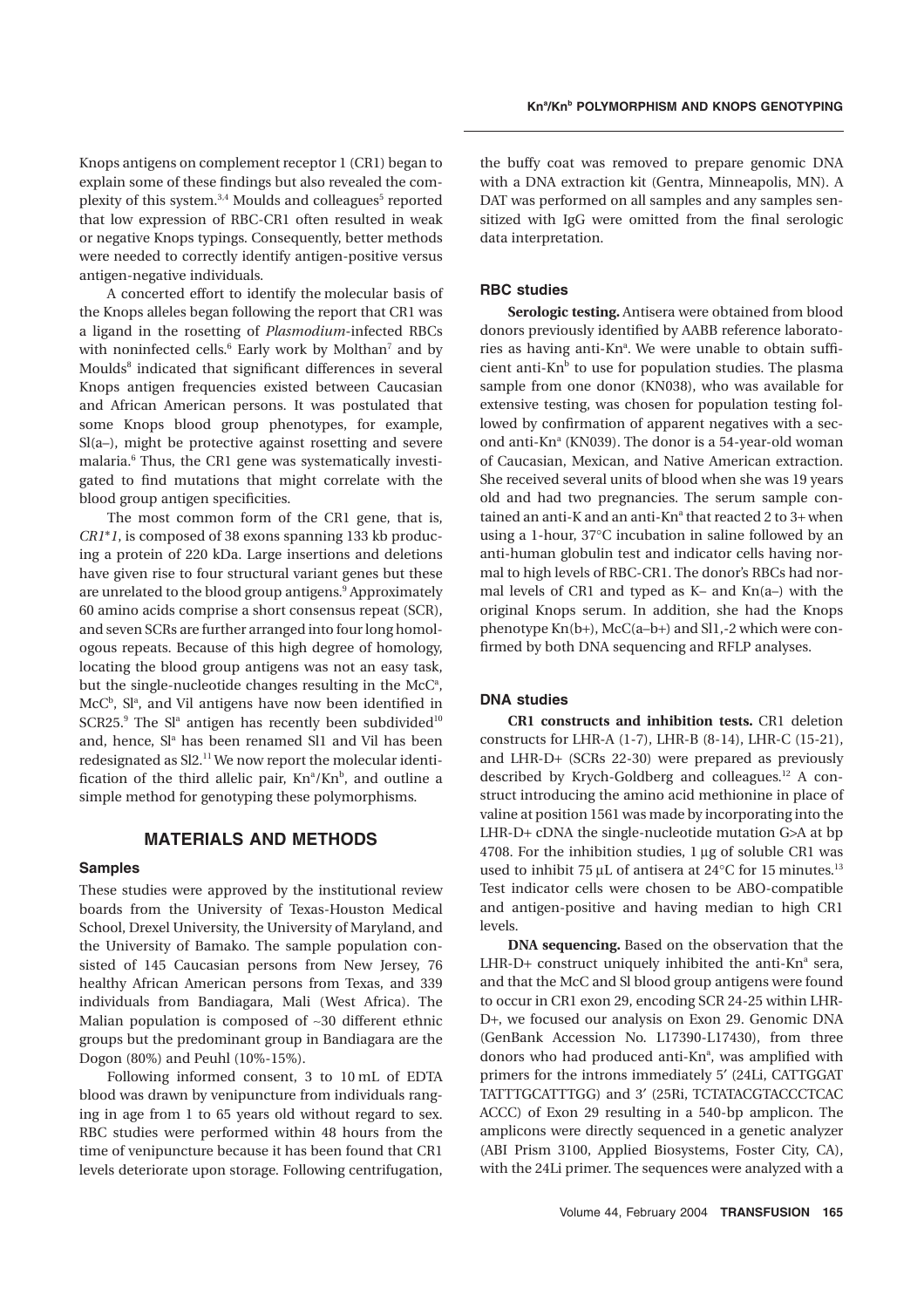DNA sequence analysis program (Omiga, Oxford Molecular Ltd., Oxford, England).

#### **Knops genotyping**

A PCR-RFLP was developed that allowed for the detection of all three single-nucleotide polymorphisms (SNPs). The forward primer sequence (24KnNde, No. 4664-4707) was 5¢-ACCAGTGCCACACTGGACCAGATGGAGAACAGCTGTT TGAGCAT-3¢ and the reverse primer sequence (25Rb, No. 4948-4967) was 5'-GGAGGAGTGTGGCAGCTTG-3'. The forward primer contains a deliberate mismatch (bolded) that can be used for the detection of the Kn<sup>a</sup> polymorphism. The PCR was set up in a 100 µl total volume with  $\sim$ 500 ng of genomic DNA, 10 µL of 10 $\times$  *Taq* polymerase buffer containing  $MgCl<sub>2</sub>$ , 10 µL of each primer, and 1 unit of *Taq* polymerase. The samples were hot started and amplified with the following program: denaturation at 94 ° C for 1 minute, annealing at 58 ° C for 1 minute, extension at 72∞C for 1 minute for 44 cycles, and a final extension at 72∞C for 10 minutes. The PCR product resulting from amplification with these primers was 305 bp.

For Kn<sup>a</sup>/Kn<sup>b</sup> detection, 1.6µL of *Nde*I (20 U) and 2.4 µL of *Nde*I 10× buffer was added to 20 µL of PCR product and incubated at 37°C overnight. For  $\rm{Mc}C^a/McC^b$ , 2  $\rm{\mu}L$ of *BsmI* (20 U) was added to 28 µL of PCR product and incubated at 65∞C for 2 hours. For Sl1/Sl2, 2 mL of *Mfe*I (20 U) was added to 28  $\mu$ L of PCR product and incubated at 37∞C for 2 hours. The digestion products were analyzed by 2 percent agarose gel containing ethidium bromide and band size compared to a Phi X marker. Samples heterozygous for each SNP were run on the gels as a positive restriction enzyme control.

## **RESULTS**

#### **Serologic studies**

A total of 76 A-A and 310 samples from Bandiagara were phenotyped for Knª, McCª, McCʰ, and Sl1. Twenty-nine samples could not be tested by serologic methods because they had a positive DAT. Unexpectedly, it was found that 123 of the samples from Bandiagara typed as Kn(a–). More importantly, 47 of these Kn(a–) samples could be considered false-negatives because they expressed the Helgeson phenotype, that is, they typed negative for all four antigens. A similar high frequency of the Kn(a–) and Helgeson phenotypes has been noted in Kenyans (J.M. Moulds and D. Roberts, unpublished data) but was not observed among African American persons. The Helgeson phenotype did not appear to be associated with any one particular Knops genotype.

The frequencies for  $McC^a$ ,  $McC^b$ , and Sl1 in the samples from persons from both African American and Bandiagara were comparable to those previously reported.<sup>14</sup>

False-negative serologic typings occurred in 20 to 25 percent of the Bandiagara, again owing to the Helgeson phenotype. Nevertheless, 66 percent of the McC(a–) and 81 percent of the Sl1 were heterozygous by genotyping which has previously been reported as a cause of discrepancies between genotype and phenotype.<sup>9</sup>

#### **DNA studies**

**Identification of Kn<sup>a</sup>/Kn<sup>b</sup>.** With our previously described sCR1 inhibition test,  $9,13$  a total of seven sera containing anti-Kn<sup>a</sup> were studied including the original Knops (DK) serum. All were completely inhibited with the fulllength sCR1 and LHR-D+ but not the deletion constructs containing only LHR-A, B, or C. Two sera samples containing anti- $Kn<sup>b</sup>$  were also investigated with the various constructs with a Kn(a+b+) indicator cell. As expected, they were not inhibited with LHR-D+.

Based on the results of the inhibition studies, DNA from three Kn(a–) donors and a Kn(a+b+) donor were amplified for exon 29 and sequenced. The three Kn(a–) samples exhibited a homozygous mutation of G>A at bp 4708 encoding a methionine at amino acid at 1561. The sample from the heterozygous donor had both a G (valine) and an A (methionine) at this position.

These data suggested that the  $\mathrm{Kn}^\mathrm{a}/\mathrm{Kn}^\mathrm{b}$  polymorphism was based on the specific amino acids at residue 1561 with valine (V) being present in  $Kn(a+)$  and methionine (M) in Kn(b+). To further confirm this, constructs were prepared containing M in place of V and repeated the inhibition studies. The mutant construct was no longer able to inhibit the anti-Kn<sup>ª</sup> sera but now inhibited the anti-Kn<sup>b</sup>, thus confirming that these amino acids were part of the Kn<sup>a</sup>/Kn<sup>b</sup> specificity.

**Genotyping.** The expected RFLP digestion fragments are shown in Table 1 and illustrated in Figs. 1 to 3. With these PCR-RFLP methods, a total of 339 individual DNA samples from Bandiagara were successfully amplified and the results compared to our previous population studies of African-derived donors. The results are shown in Table  $\mathcal{P}$ 

## **DISCUSSION**

Previous serologic studies found that  $Kn^a$  was a highincidence antigen in Caucasian and African American persons. Our earlier studies of native African persons indicated that  $Kn^a$  was also a high-incidence antigen in this group.<sup>14</sup> Thus, it was surprising to find that 36 percent of the samples from Bandiagara, Mali, typed as Kn(a–). Furthermore, 14 percent of the Bandiagara samples exhibited the Knops-null or Helgeson phenotype. These observations had not been previously made in African American persons or in other test sites in Mali where the incidence of the Helgeson phenotype was approximately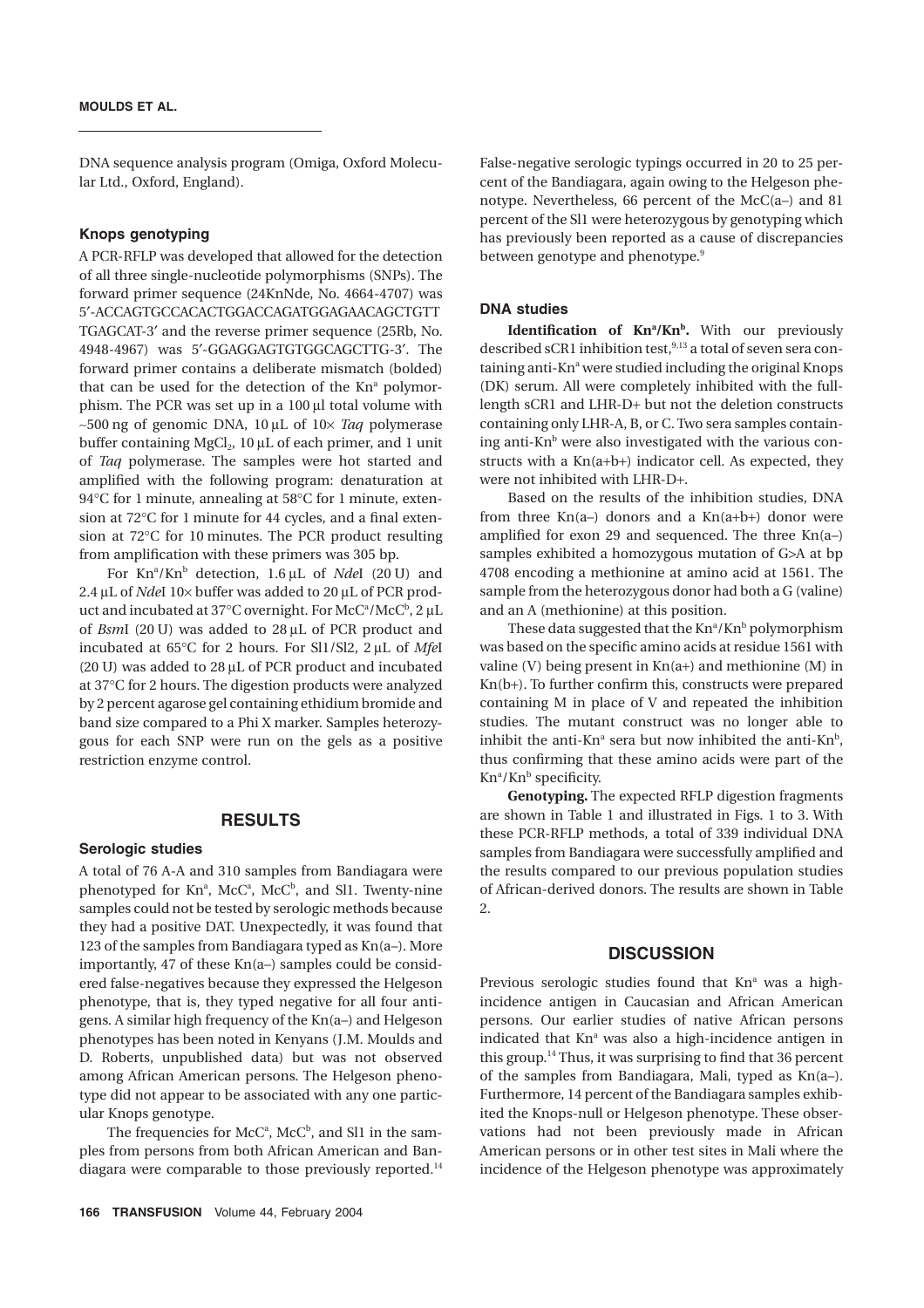| Polymorphism                     | Base pair change | Amino acid change | Enzyme      | Homozygous wild type | Heterozygous  | Homozygous mutant |
|----------------------------------|------------------|-------------------|-------------|----------------------|---------------|-------------------|
| Kn <sup>a</sup> /Kn <sup>b</sup> | 4708G>A          | V1561M            | Ndel        | 305                  | 305, 261, 44  | 261.44            |
| $MC^a/McC^b$                     | 4795A > G        | K1590E            | <b>Bsml</b> | 305                  | 305, 166, 139 | 166, 139          |
| SI1/SI2                          | 4828A > G        | R1601G            | Mfel        | 305                  | 305, 161, 144 | 161, 144          |



1 2

B



Fig. 2. PCR-RFLP genotyping for  $McC^a/McC^b$  with *Bsm*I. A **McC(a**+**b–) donor is observed in Lane 2 and McC(a**+**b**+**) donors in Lanes 3 and 4.**



**Fig. 3. PCR-RFLP genotyping for** *Sl1* **and** *Sl2* **with** *Mfe***I. A Sl1,2 donor is observed in Lane 2, a Sl1,2 donor in Lane 3, and a Sl1,2 donor in Lane 4.**

group. The other Mali sites have ethnic groups composed predominately of Bambaran and Melinke persons whereas the major ethnic groups in Bandiagara are Dogon and Peuhl persons.

To identify potential regions of the CR1 gene that might encode the  $Kn^a/Kn^b$  polymorphism, inhibition studies were performed with various CR1 deletion constructs. Tamasauskas and colleagues<sup>15</sup> reported that three examples of anti-Kn<sup>a</sup> were mostly inhibited with LHR-C

**Fig. 1. PCR-RFLP genotyping for** *Kna /Knb* **with** *Nde***I***.* **(A) A Kn(a– b**+**) donor (Lane 2) and a Kn(a**+**b–) donor (Lane 3). Note that the 44-bp band is not visible on this gel. (B) A Kn(a**+**b**+**) sample is observed in Lane 1 and a Kn(a**+**b–) is seen in Lane 2.**

1 percent.<sup>2,7,14</sup> Because we were unable to serologically type or  $Kn^b$ , it is unknown whether these samples were heterozygotes. It has previously been reported that heterozygosity at the McC and Sl loci can result in falsenegative phenotypes.9 Alternatively, the phenotype differences may relate to the ethnicity of the current study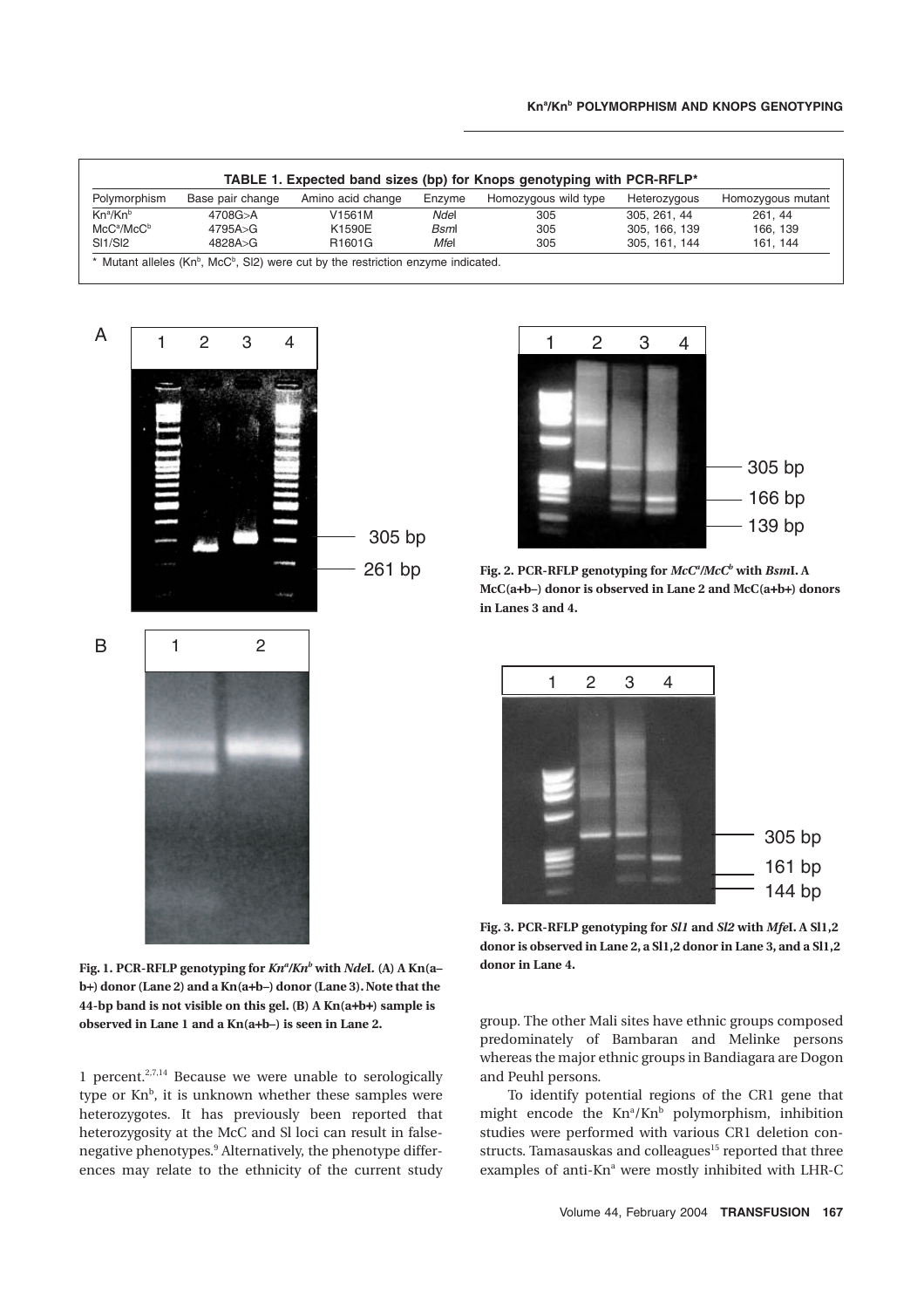| Ethnicity                | Number | $Kn^a$ | $Kn^b$ | McC <sup>a</sup> | $McC^b$ | S11  | S <sub>2</sub> |
|--------------------------|--------|--------|--------|------------------|---------|------|----------------|
| Caucasian persons        | 145    | 0.99   | 0.01   | 0.99             | < 0.01  | 0.99 | < 0.01         |
| African American persons | 76     | 0.98   | 0.02   | 0.78             | 0.22    | 0.48 | 0.52           |
| Total from Mali          | 491    |        |        | 0.69             | 0.31    | 0.28 | 0.72           |
| Bandiagara persons       | 342    | 0.90   | 0.10   | 0.69             | 0.31    | 0.31 | 0.69           |
| Other Mali sites*        | 149    | NT     | NT     | 0.69             | 0.31    | 0.23 | 0.77           |

| AA #                         | 1556                  |  |  | *1561 |  |  |                       |  |  | 1566 |  |  |
|------------------------------|-----------------------|--|--|-------|--|--|-----------------------|--|--|------|--|--|
| LHR-A:                       | K V F E L V G E P S I |  |  |       |  |  |                       |  |  |      |  |  |
| LHR-B: K V F E L V G E P S I |                       |  |  |       |  |  |                       |  |  |      |  |  |
| LHR-C: K V F E L V G E P S I |                       |  |  |       |  |  |                       |  |  |      |  |  |
| LHR-D:                       |                       |  |  |       |  |  | Q L F E L V G E R S I |  |  |      |  |  |

**Fig. 4. Alignment of amino acid sequences in homologous**  regions of human CR1 where the \*Kn<sup>a</sup>/Kn<sup>b</sup> polymorphism is **located. Bold letters indicate differences between the LHRs.**

whereas three others were inhibited by LHR-D. It was found that only the LHR-D+-containing constructs were able to completely neutralize all of our anti-Kn<sup>a</sup> including the original (DK) serum sample. DNA sequencing of this region identified a SNP at bp 4708 that changed the wildtype amino acid valine (No. 1561) to methionine. Interestingly, the corresponding amino acid in LHRs A, B, and C also carry valine. Because antibodies can recognize a series of six amino acids for binding, it is possible that adjoining amino acids are also important in the antigenic site. When analyzing the six amino acids on either side of 1561, we find that heterogeneity exists between the LHRs (Fig. 4). This may explain some of the differences in the inhibition studies between the previous reported work and the current study.

Because the  $Kn^a/Kn^b$  mutation did not introduce a RFLP, primers were designed that would introduce a restriction enzyme site into the mutant DNA. The McC and Sl SNPs are also in the same exon; thus, the PCR allowed for the genotyping at all three loci. With the PCR-RFLP method, the allele frequencies were 0.90 for Kn<sup>a</sup> and 0.10 for  $Kn^b$  in the Bandiagara population. By direct allele count the projected phenotype frequency of  $Kn^b$  in Bandiagara would be 18.3 percent, which is considerably higher than previously reported for any group. Other serologic studies have reported that the frequency of  $Kn^b$ ranged from 1.2 percent among African American persons living in Philadelphia<sup>2</sup> to 4.7 percent among 63 random Caucasian donors.16 Its role in CR1 function as well as rosetting and malaria are presently under investigation.

The PCR-RFLP was also used to genotype for the *McC* and *Sl* loci in several areas of Mali as well as among African American persons. As shown in Table 2, the gene frequencies for *Sl1* and *Sl2* in African American persons are almost equal (0.48 vs. 0.52) whereas *Sl2* is greatly increased in Africa, reaching its highest frequency among the Bambaran people (0.77). The *Sl2* gene is almost completely absent in Caucasian and Asian persons.17 Adding our data to that previously published, over 1800 samples from Western Africa (Gambia, Senegal, Guinea, Sierra Leone, Ivory Coast, Ghana, and Mali) have been genotyped. $9,17$ The combined gene frequencies for *McC<sup>a</sup>* range from 0.63 to 0.69 and for  $McC^b$  0.31 to 0.37 whereas the frequencies for *Sl1* are 0.19 to 0.23 and 0.77 to 0.81 for *Sl2*. 9,14 This is in contrast to studies of more than 1200 Kenyan persons who exhibited a lower frequency of  $McC^b$  (0.16) and *Sl2* (0.67) (P. Zimmerman, personal communication). The data suggest that the *McCb* and *Sl2* genes may be under selective pressure in Africa.

Our data provide interesting insights into problems that often occur when trying to perform phenotyping of RBCs for the various Knops system antigens. It has previously been reported that false-negative results are obtained when the RBCs have low CR1 copy number either owing to an inherited or acquired deficiency or after prolonged storage of the blood sample.18 Accurate phenotypes can be obtained on most samples from Caucasian persons that have moderate to high CR1 levels and who are homozygous for  $Kn^a$ , McC<sup>a</sup>, and Sl1 alleles (assuming all alleles are expressed).

The situation in African persons, however, is much more complex. In Bandiagara, 66 percent of the apparent McC(a–) and 81 percent of Sl1 samples were heterozygous by genotyping and, thus, were false-negative phenotypes. Similar results have been found in an earlier study of Malian donors from Bamako and Tienequebougou.<sup>9</sup> Further complicating the phenotype status is the unequal expression of alleles.<sup>9</sup> For example, if an individual is positive for an allele but that gene is only weakly expressed, false-negative serologic typings may even though the total CR1 copy numbers are in the normal range. Some family studies have also indicated that an amorph may exist in the Knops blood group as has been described for most other systems (J.M. Moulds, unpublished data).